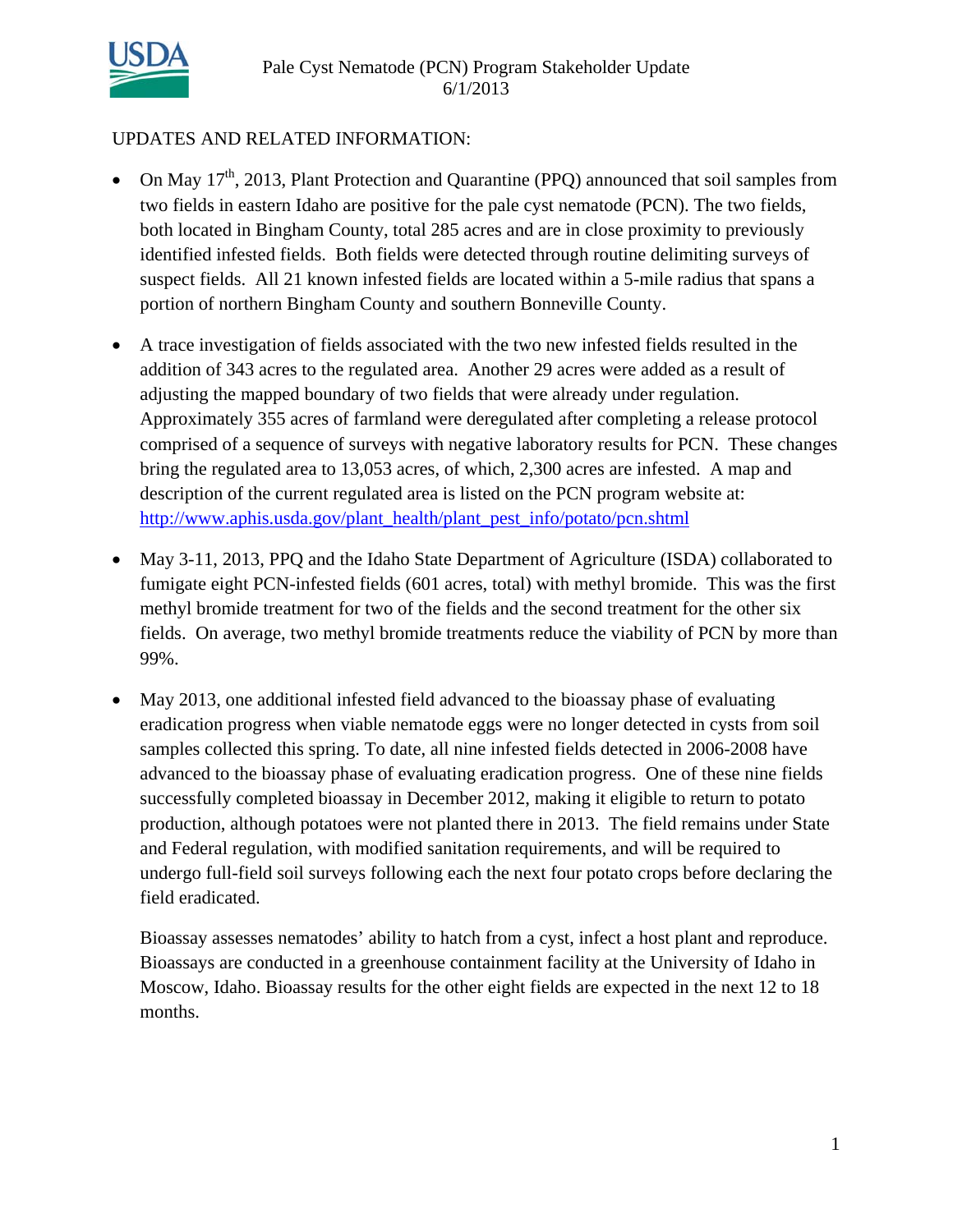# SAMPLING AND LABORATORY INFORMATION:

- To date, the PCN Program has collected 416,444 soil samples in Idaho to ensure Idaho's freedom from PCN outside of the 21 known infested fields.
- More than 68,548 samples have been collected from the eradication fields in order to monitor eradication progress and to provide cysts to several institutions for PCN research.
- To date, the PCN laboratory in Idaho Falls has screened 480,328 soil samples collected in Idaho and approximately 48,478 samples from other potato-producing states. There have been no pale cyst nematode detections in the U.S. outside of Idaho.
- Since program inception, the PCN Program has analyzed the viability of 748 cyst samples collected from infested fields before and after fumigation treatments. The average PCN viability in fields that have been fumigated with methyl bromide 2 times has declined by more than 99% since eradication treatments began.
- Since 2009, approximately 73,700 soil samples have been collected and screened in support of the ISDA's post-regulation survey of fields deregulated by the USDA.

## PROGRAM CHRONOLOGY:

# Infested field detections and regulatory response:

On April 19, 2006, officials of USDA's Animal and Plant Health Inspection Service (APHIS) and the Idaho State Department of Agriculture (ISDA) announced the detection of pale cyst nematode (PCN), *Globodera pallida*, a major pest of potato crops. This was the first detection of the pest in the United States. The nematode cysts were detected during a routine survey of tare soil at an ISDA grader facility in eastern Idaho. Subsequent 2006 surveying to determine the possible origin and distribution of the pest in Idaho confirmed seven PCN-positive fields, all located in close proximity, within Bingham and Bonneville Counties, Idaho. In response to the detection, Canada, Mexico and Korea shut off importation of potatoes from Idaho, while Japan cut off importation of potatoes from the entire U.S.

On August 28, 2006, the positive fields and an area surrounding the fields were placed under a Federal Domestic Quarantine Order and parallel State Rule establishing restrictions on planting and interstate/intrastate movement of certain regulated articles from/within Idaho in order to prevent the spread of PCN.

A trace of seed sources for the positive fields did not yield any evidence that seed was the source of infestation. Over 90% of the 2006 Idaho certified seed potato crop was surveyed and found negative for PCN. Other sources of introduction such as imported farm equipment, nursery stock, foreign flower bulbs, and other soil bearing items were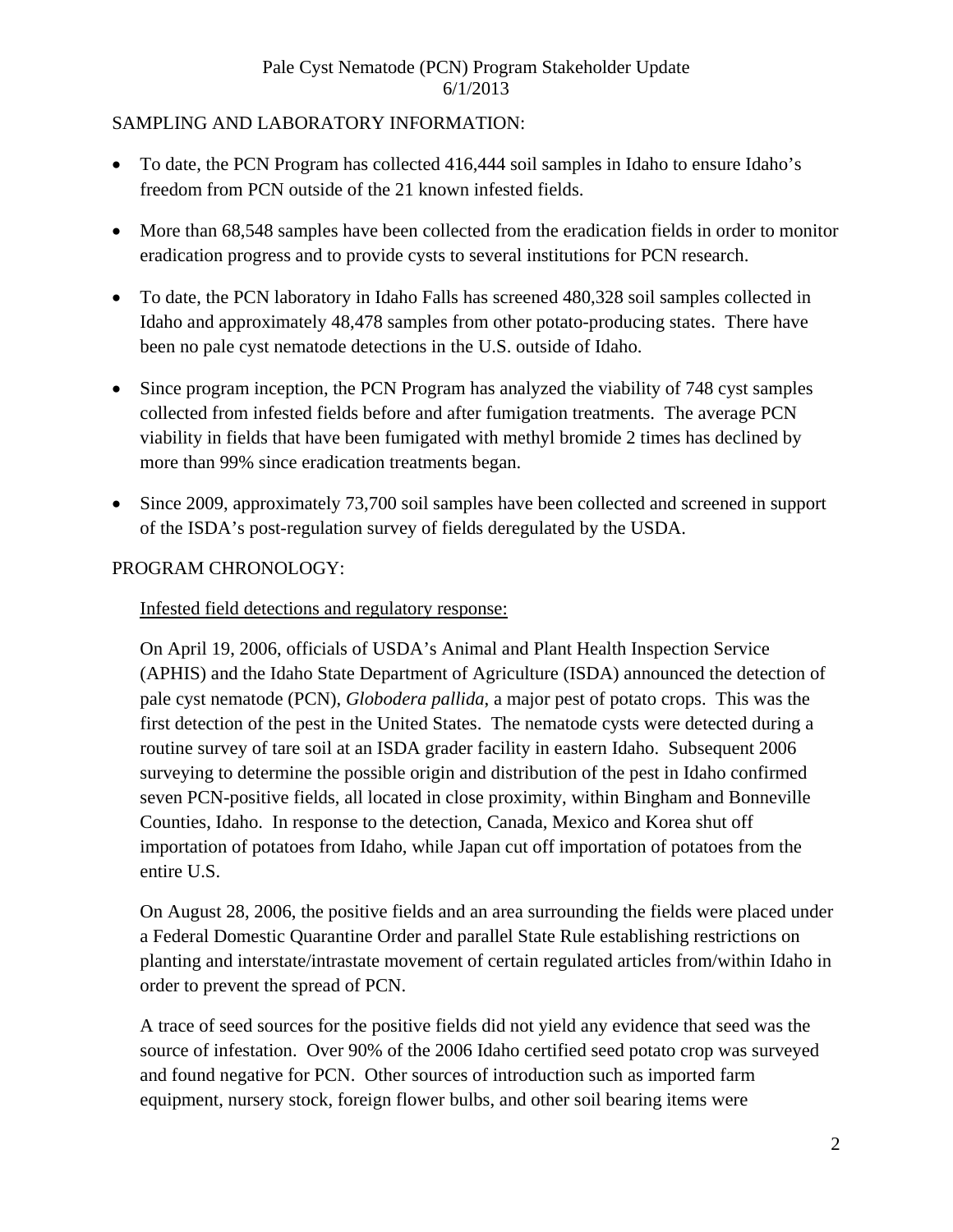investigated without providing any leads as to the origin of the infestation. As a result of the extensive surveying, negative test results and the regulatory actions of USDA and ISDA, Canada, Mexico, and Korea reopened their markets to Idaho potatoes with some restrictions. Japan allows potatoes from the U.S. except for Idaho, provided the product is not from Idaho seed.

On November 1, 2007 a Federal Interim Rule and Idaho State Rule went into effect, providing a framework for continued protection of Idaho and U.S. potato interests. In an effort to provide the best protection possible to the potato production and marketing system, the federal interim rule defined a regulated area in Bingham, Bonneville, and Jefferson Counties based on their associations with infested fields and production of a host crop within the past 10 years. Approximately 15,300 acres were added to the regulated area in response to the publication of the Interim Rule. Approximately 5,700 acres regulated by the Federal Order in August of 2006 were released from regulated status because they had no known association with the infested fields. Additionally, corn and small grain were removed from the list of regulated articles; peas and beans were added to the list of regulated articles.

On November 28, 2007, APHIS confirmed PCN in an additional field in Bingham County, Idaho as a result of continued intensive delimitation sampling. This find represented the  $8<sup>th</sup>$ PCN-infested field found in Idaho. The field had been regulated since August 28, 2006 under the Federal Order, Interim Rule, and Idaho State Rules covering PCN in Idaho. The field is adjacent to two other infested fields. In response to discovering the  $8<sup>th</sup>$  infested field, approximately 267 acres of farmland in parts of Bingham and Bonneville Counties were added to the regulated area. These fields became regulated due to having been farmed by a common operator in the same year as the  $8<sup>th</sup>$  infested field and because they had at least one potato crop in the last ten years.

On December 11, 2008, APHIS confirmed PCN in another field located in Bingham County, Idaho as a result of continued intensive delimitation sampling. This find represented the  $9<sup>th</sup>$ PCN-infested field in the regulated area in Idaho and is in close proximity to the other infested fields. The field has been regulated since August 28, 2006 under the Federal Order, Interim Rule, and Idaho State Rules covering PCN in Idaho. In response to discovering the  $9<sup>th</sup>$  infested field, approximately 4,800 acres of farmland in parts of Bingham and Bonneville Counties were added to the regulated area. These fields became regulated due to having been farmed by a common operator in the same year as the  $9<sup>th</sup>$  infested field and because they had at least one potato crop in the last ten years.

On April 29, 2009 APHIS published a Final Rule for PCN with three changes; 1) referring to the nematode of concern, *Globodera pallida*, by the common name "pale cyst nematode" rather than by the name "potato cyst nematode;" 2) allows the movement of *Phaseolus* species (beans) and *Pisum* species (peas) under the same conditions that apply to the movement of other crops to which soil is often attached; 3) requires that a protocol approved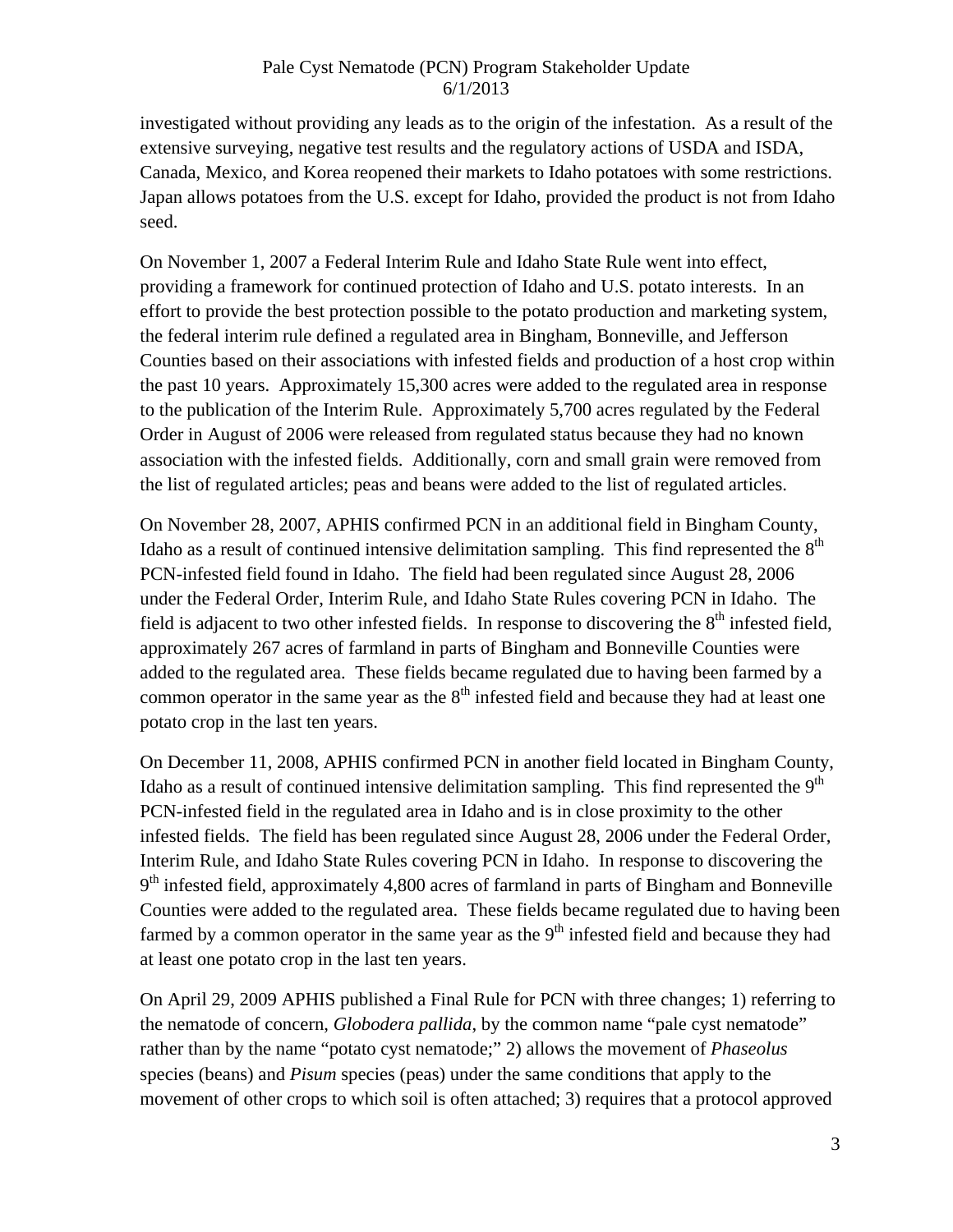by the Administrator as sufficient to support removal of infested fields from quarantine, rather than a 3-year biosecurity protocol, be completed in order to remove an infested field from quarantine. The change specifying a protocol approved by the Administrator provides an opportunity to amend the requirements for removal of infested fields from quarantine in a more streamlined manner. PCN officials do not anticipate this change will have any negative effect on the quarantine removal program.

On March 18, 2011, APHIS confirmed PCN in an additional field located in Bonneville County. This find represented the  $10<sup>th</sup>$  PCN-infested field in Idaho. The 175-acre field is located about 1.5 miles from the nearest infested field. The detection was made in samples collected in 2010 as part of ongoing cooperative monitoring efforts by APHIS and the Idaho State Department of Agriculture (ISDA). In response to the  $10<sup>th</sup>$  field detection, approximately 6,500 acres in Bingham and Bonneville County became regulated due to having been farmed by a common operator in the same year as the  $10<sup>th</sup>$  infested field and because they had at least one potato crop in the last ten years.

PPQ confirmed an  $11<sup>th</sup>$  and  $12<sup>th</sup>$  PCN-infested field in Bonneville County, Idaho on August  $17<sup>th</sup>$ , and September 16<sup>th</sup>, 2011, respectively. Prior to their detection, these two fields (150) and 42 acres respectively) were regulated due to their association with one or more infested fields in the past.

PPQ confirmed three new PCN-infested fields (the  $13<sup>th</sup>$ ,  $14<sup>th</sup>$ , and  $15<sup>th</sup>$ ) in February 2012; two located in Bingham County (54 and 120 acres respectively) and one in Bonneville County (114 acres). These fields were previously regulated due to their association with one or more infested fields in the past. Approximately 2,829 acres were added to the regulated area in response to these detections.

PPQ confirmed the  $16<sup>th</sup>$  and  $17<sup>th</sup>$  PCN-infested fields in June 2012 (22 and 130 acres respectively). Both fields are located in Bingham County. Both fields were detected as part of the ongoing cooperative monitoring efforts by ISDA and PPQ.

PPQ confirmed the  $18<sup>th</sup>$  and  $19<sup>th</sup>$  PCN-infested fields in January 2013 (66 and 34 acres respectively). Both fields are located in Bingham County and were already regulated due to their association with one or more infested fields in the past.

PPO confirmed the  $20^{th}$  and  $21^{st}$  PCN-infested fields in May 2013, (143 and 142 acres, respectively). Both fields area located in Bingham County in close proximity to other infested fields and were detected through routine delimiting surveys.

Successful survey, regulatory, and eradication activities since the initial detection in 2006 have facilitated some regulatory relief in Idaho while forwarding the program objectives of: preventing the spread of PCN, delimiting the current infestation of PCN, eradicating PCN, restoring lost potato markets, and maintaining existing potato markets.